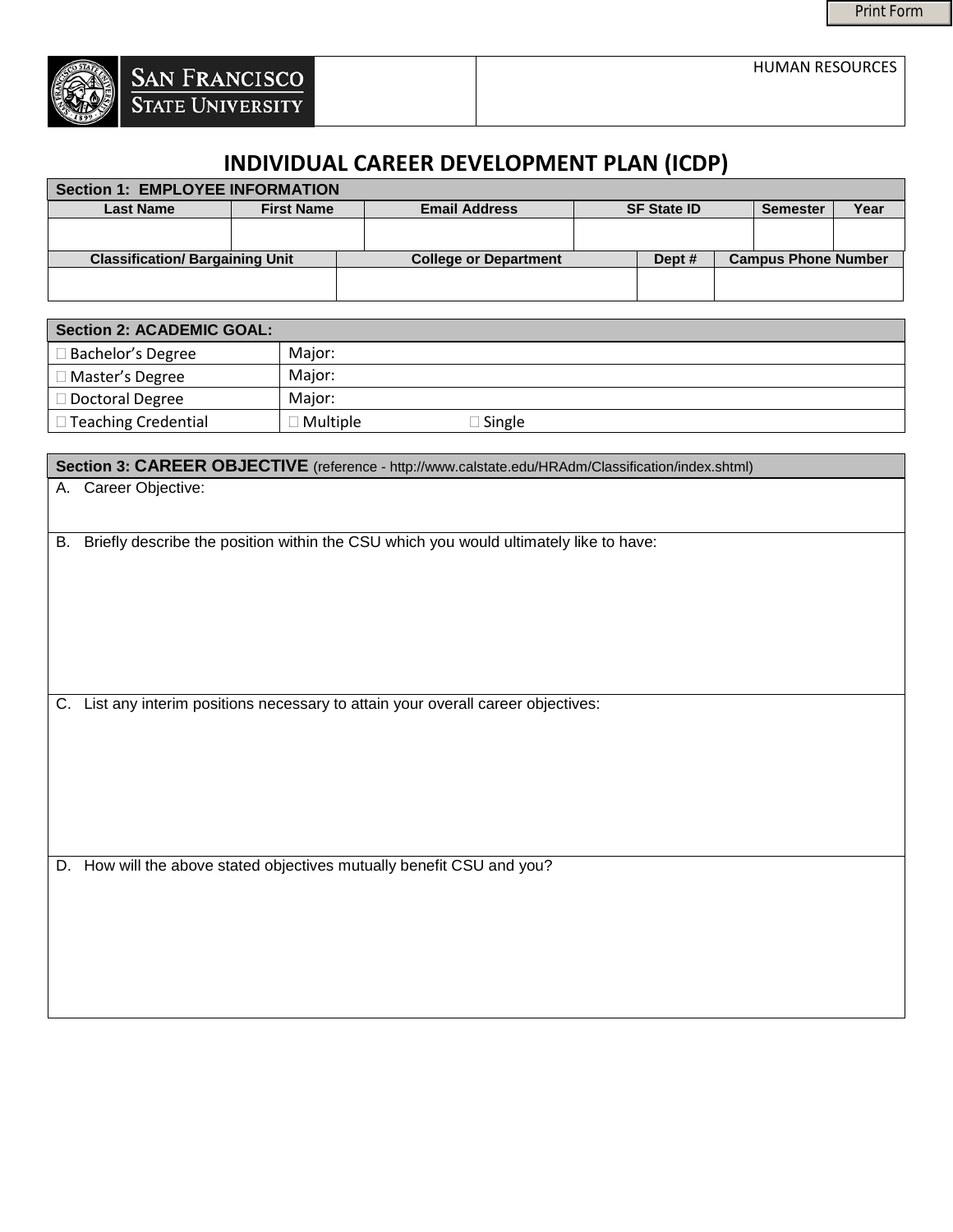| Section 4: CAREER PLAN (see attached ICDP CHECKLIST)<br>Briefly outline the steps you plan to take to reach your stated objective:             |                                    |
|------------------------------------------------------------------------------------------------------------------------------------------------|------------------------------------|
| A. Courses:                                                                                                                                    |                                    |
|                                                                                                                                                |                                    |
|                                                                                                                                                |                                    |
|                                                                                                                                                |                                    |
| B. Workshops:                                                                                                                                  |                                    |
|                                                                                                                                                |                                    |
|                                                                                                                                                |                                    |
|                                                                                                                                                |                                    |
| C. Special Training Activities:                                                                                                                |                                    |
|                                                                                                                                                |                                    |
|                                                                                                                                                |                                    |
|                                                                                                                                                |                                    |
| D. Work Experience:                                                                                                                            |                                    |
|                                                                                                                                                |                                    |
|                                                                                                                                                |                                    |
|                                                                                                                                                |                                    |
| E. Volunteer Work:                                                                                                                             |                                    |
|                                                                                                                                                |                                    |
|                                                                                                                                                |                                    |
|                                                                                                                                                |                                    |
| <b>Section 5: CERTIFICATION - Employee</b>                                                                                                     |                                    |
|                                                                                                                                                |                                    |
| I understand that San Francisco State University cannot guarantee me a promotion or other advancement after my completion of this              |                                    |
| specific Individual Career Development Plan. I understand that I must meet the normal academic standards of San Francisco State<br>University. |                                    |
|                                                                                                                                                |                                    |
|                                                                                                                                                |                                    |
|                                                                                                                                                |                                    |
| <b>Section 6: CAREER ADVISOR</b>                                                                                                               |                                    |
|                                                                                                                                                | Date: __________                   |
|                                                                                                                                                |                                    |
|                                                                                                                                                | Date: _________                    |
|                                                                                                                                                | Date: _________                    |
| <b>Section 7: REVIEW FOR EMPLOYEE</b>                                                                                                          |                                    |
|                                                                                                                                                | Date: $\_\_\_\_\_\_\_\_\_\_\_\_\_$ |
|                                                                                                                                                |                                    |
| Department Administrator/Dean ________                                                                                                         |                                    |
| Signature                                                                                                                                      |                                    |
| <b>Section 8: FEE WAVIER COORDINATOR</b>                                                                                                       | <b>HR OFFICE USE ONLY</b>          |
| Approved<br>Denied                                                                                                                             |                                    |

\_\_\_\_\_\_\_\_\_\_\_\_\_\_\_\_\_\_\_\_\_\_\_\_\_\_\_\_\_\_\_\_\_\_\_\_\_\_\_\_\_\_\_\_\_\_\_\_\_\_ \_\_\_\_\_\_\_\_\_\_\_\_\_\_\_\_\_\_\_\_\_\_ Signature of Fee Waiver Coordinator Date